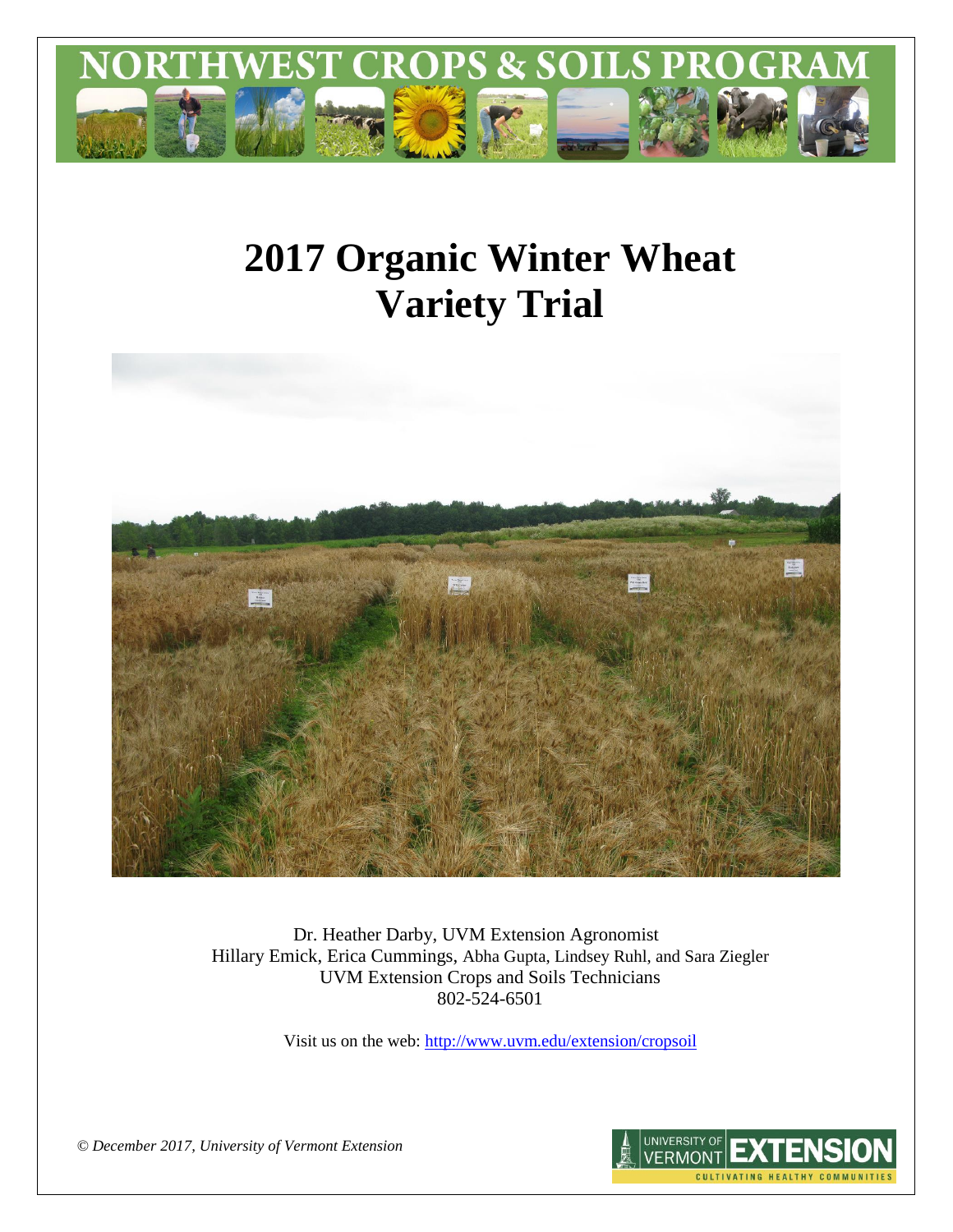### **2017 ORGANIC WINTER WHEAT VARIETY TRIAL**

Dr. Heather Darby, University of Vermont Extension heather.darby[at]uvm.edu

In 2017, the University of Vermont Extension Northwest Crops and Soils Program evaluated 21 winter wheat varieties to determine those that perform best in organic production systems in northern Vermont. The trial was established at the Borderview Research Farm in Alburgh, Vermont.

## **MATERIALS AND METHODS**

The winter wheat variety trial was initiated at Borderview Research Farm in Alburgh in the fall of 2016. Plots were managed with practices similar to those used by producers in the surrounding area. General plot management is listed in Table 1. The experimental design was a randomized complete block with four replicates. Treatments were 21 winter wheat varieties (Table 2). The previous crop was dry beans. The field was disked and spike tooth harrowed prior to planting. Plots were seeded with a Great Plains Cone Seeder on 26-Sep 2016 at a seeding rate of 125 lbs ac<sup>-1</sup>.

Many observations and measurements were recorded on winter wheat development during the growing season, including populations, height, lodging and insect and disease prevalence. Populations were recorded post-emergence on 12-Oct 2016 by counting the number of wheat plants in three 12-inch sections. Heights and lodging were measured prior to harvest on 19-Jul 2017. Heights were determined by taking three measurements per plot with a meter stick. Lodging was recorded on a scale from zero to five, with zero indicating no lodging and five indicating that 100% of the plot was lodged.

Insect and disease scouting was conducted on 22-Jun 2017. Research technicians looked for the presence of foliar disease and evidence of pest damage. Five plants in each plot were examined for disease and pest damage. The top two leaves from each plant were examined and the percent of each leaf affected by disease and arthropod damage was recorded.

|                                | Alburgh, VT                          |  |  |  |  |
|--------------------------------|--------------------------------------|--|--|--|--|
| <b>Trial information</b>       | <b>Borderview Research Farm</b>      |  |  |  |  |
| Soil type                      | Benson rocky silt loam               |  |  |  |  |
| <b>Previous crop</b>           | Dry beans                            |  |  |  |  |
| Seeding Rates (lbs $ac^{-1}$ ) | 125 lbs $ac^{-1}$                    |  |  |  |  |
| <b>Row spacing (in)</b>        | 6                                    |  |  |  |  |
| <b>Replicates</b>              | 4                                    |  |  |  |  |
| <b>Planting date</b>           | 26-Sep 2016                          |  |  |  |  |
| <b>Harvest date</b>            | 28-Jul 2017                          |  |  |  |  |
| Harvest area (ft)              | 5 x 20                               |  |  |  |  |
| <b>Tillage operations</b>      | Fall plow, disk & spike tooth harrow |  |  |  |  |

**Table 1. General plot management, 2017.**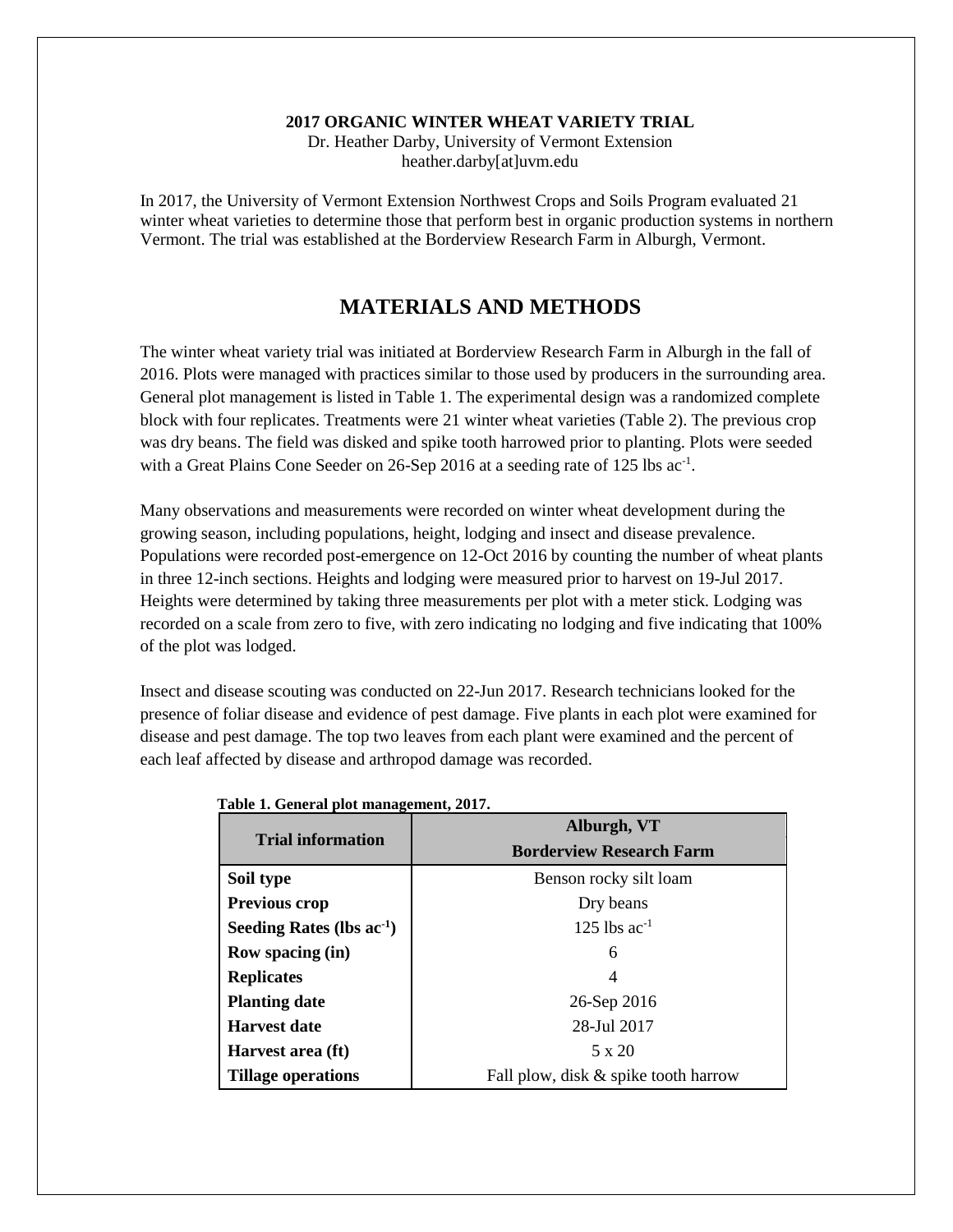Plots were harvested with an Almaco SPC50 small plot combine on 28-Jul 2017. The harvest area was 5' x 20'. Grain moisture, test weight, and yield were determined at harvest. Seed was cleaned with a small Clipper M2B cleaner (A.T. Ferrell, Bluffton, IN) and a subsample was collected to determine quality characteristics. Samples were ground using the Perten LM3100 Laboratory Mill. Flour was analyzed for protein content using the Perten Inframatic 8600 Flour Analyzer. Most commercial mills target 12-15% protein content. Falling number was measured (AACC Method 56- 81B, AACC Intl., 2000) on the Perten FN 1500 Falling Number Machine. The falling number is related to the level of sprout damage in the grain. It is determined by the time it takes, in seconds, for a stirrer to fall through a slurry of flour and water to the bottom of a test-tube. Falling numbers greater than 350 indicate low enzymatic activity and sound quality wheat. A falling number lower than 200 indicates high enzymatic activity and poor quality wheat. Deoxynivalenol (DON), a vomitoxin, was analyzed using Veratox DON 5/5 Quantitative test from the NEOGEN Corp. This test has a detection range of 0.5 to 5 ppm. Samples with DON values greater than 1 ppm are considered unsuitable for human consumption.

| Variety           | Market class | Seed source                |
|-------------------|--------------|----------------------------|
| 10007W            | <b>HRWW</b>  | Pioneer Seeds, IA          |
| 112313W           | <b>HRWW</b>  | Pioneer Seeds, IA          |
| <b>Brome</b>      | <b>HRWW</b>  | Semican, Canada            |
| <b>Byrd</b>       | <b>HRWW</b>  | Arrow Seeds, NE            |
| WB-Cedar          | <b>HRWW</b>  | Arrow Seeds, NE            |
| CM15-0004         | <b>HRWW</b>  | JoMar Seeds, IN            |
| Emerson           | <b>HRWW</b>  | Albert Lea Seed House, MN  |
| Expedition        | <b>HRWW</b>  | Albert Lea Seed House, MN  |
| Grainfield        | <b>HRWW</b>  | Arrow Seeds, NE            |
| <b>LSC</b> Chrome | <b>HRWW</b>  | Limagrain Cereal Seeds, CO |
| <b>LSC</b> Mint   | <b>HRWW</b>  | Limagrain Cereal Seeds, CO |
| <b>LSC</b> Pistol | <b>HRWW</b>  | Limagrain Cereal Seeds, CO |
| <b>LSC T158</b>   | <b>HRWW</b>  | Limagrain Cereal Seeds, CO |
| <b>LSC</b> Wizard | <b>HRWW</b>  | Limagrain Cereal Seeds, CO |
| Overland          | <b>HRWW</b>  | Arrow Seeds, NE            |
| Redeemer          | <b>HRWW</b>  | Semican, Canada            |
| Redfield          | <b>HRWW</b>  | Albert Lea Seed House, MN  |
| Sy Sunrise        | <b>HRWW</b>  | Arrow Seeds, NE            |
| Sy Wolf           | <b>HRWW</b>  | Arrow Seeds, NE            |
| Warthog           | <b>HRWW</b>  | Semican, Canada            |
| Winterhawk        | <b>HRWW</b>  | Arrow Seeds, NE            |

#### **Table 2. Winter wheat varietal information.**

HRWW – Hard Red Winter Wheat

Variations in yield and quality can occur because of variations in genetics, soil, weather, and other growing conditions. Statistical analysis makes it possible to determine whether a difference among varieties is real or whether it might have occurred due to other variations in the field.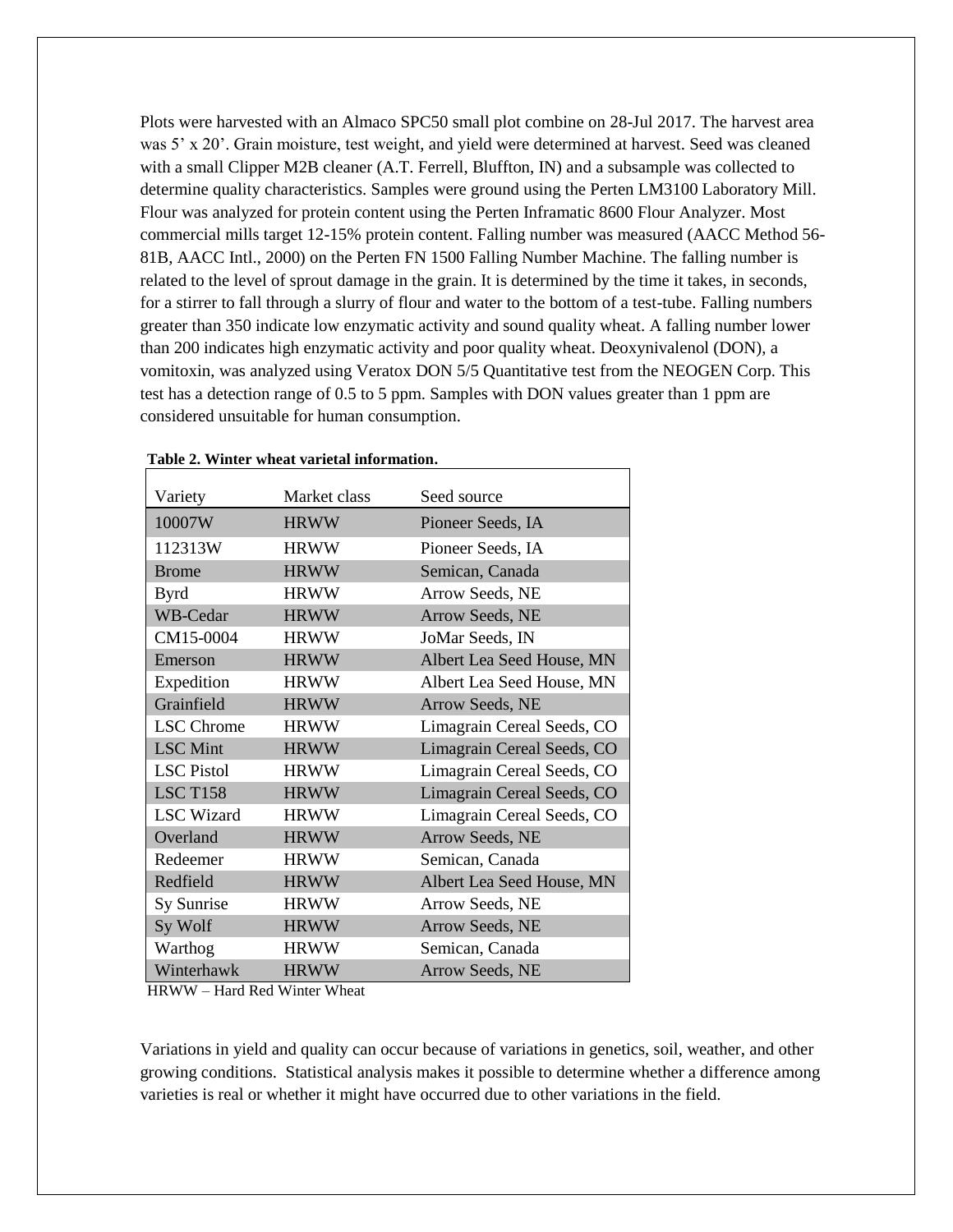All data were analyzed using a mixed model analysis where replicates were considered random effects. The LSD procedure was used to separate cultivar means when the F-test was significant (P< 0.10). There were significant differences among the varieties for most parameters. At the bottom of each table a LSD value is presented for each variable (e.g. yield). Least Significant Differences at the 10% level of probability are shown. Where the difference between two varieties within a column is

equal to or greater than the LSD value at the bottom of the column, you can be sure in 9 out of 10 chances that there is a real difference between the two varieties. In the example, variety A is significantly different from variety C, but not from variety B. The difference between A and B is equal to 725, which is less than the LSD value of 889. This means that these varieties did not differ in yield. The difference between A and C is equal to 1454, which is greater than the LSD value of 889. This means

| <b>Variety</b> | Yield |
|----------------|-------|
| A              | 3161  |
| B              | 3886* |
| €              | 4615* |
| <b>LSD</b>     | 889   |

that the yields of these varieties were significantly different from one another. The asterisk indicates that variety B was not significantly lower than the top yielding variety.

## **RESULTS AND DISCUSSION**

Seasonal precipitation and temperature recorded at a weather station in Alburgh, VT are shown in Table 3. Many of the varieties in the trial were developed in environments much different than the Northeast. Hence, it is important to evaluate the varieties for tolerance to our climate. Average precipitation and above average temperatures for the fall of 2017 lead to good establishment and winter survival. The 2017 growing season was both colder and wetter than the 30-year average. While April was somewhat warmer than average, overall temperatures were very mild and 3430 growing degree days (GDDs) at a base temperature of 32°F accumulated from Mar 2017 to Jul 2017, 46 GGDs less than the 30-year average.

| Alburgh, VT            | $Sep-16$ | <b>Oct-16</b> | $Nov-16$ | $Mar-17$ | $Apr-17$ | $Mav-17$ | $Jun-17$ | <b>Jul-17</b> |
|------------------------|----------|---------------|----------|----------|----------|----------|----------|---------------|
| Average temperature    |          |               |          |          |          |          |          |               |
| $(^{\circ}F)$          | 63.6     | 50.0          | 40.0     | 25.1     | 47.2     | 55.7     | 65.4     | 68.7          |
| Departure from normal  | 3.03     | 1.80          | 1.82     | $-6.05$  | 2.37     | $-0.75$  | $-0.39$  | $-1.90$       |
|                        |          |               |          |          |          |          |          |               |
| Precipitation (inches) | 2.5      | 5.0           | 3.0      | 1.6      | 5.2      | 4.1      | 5.6      | 4.9           |
| Departure from normal  | $-1.17$  | 1.39          | $-0.13$  | $-0.63$  | 2.40     | 0.68     | 1.95     | 0.73          |
|                        |          |               |          |          |          |          |          |               |
| Growing Degree Days    |          |               |          |          |          |          |          |               |
| (base $32^{\circ}F$ )  | 949      | 559           | 270      | 98       | 459      | 733      | 1002     | 1138          |
| Departure from normal  | 91       | 57            | 85       | $-26$    | 71       | $-20$    | $-12$    | $-59$         |

**Table 3. Seasonal weather data collected in Alburgh, VT, 2016 and 2017.**

Based on weather data from a Davis Instruments Vantage Pro2 with WeatherLink data logger. Historical averages are for 30 years of NOAA data (1981-2010) from Burlington, VT.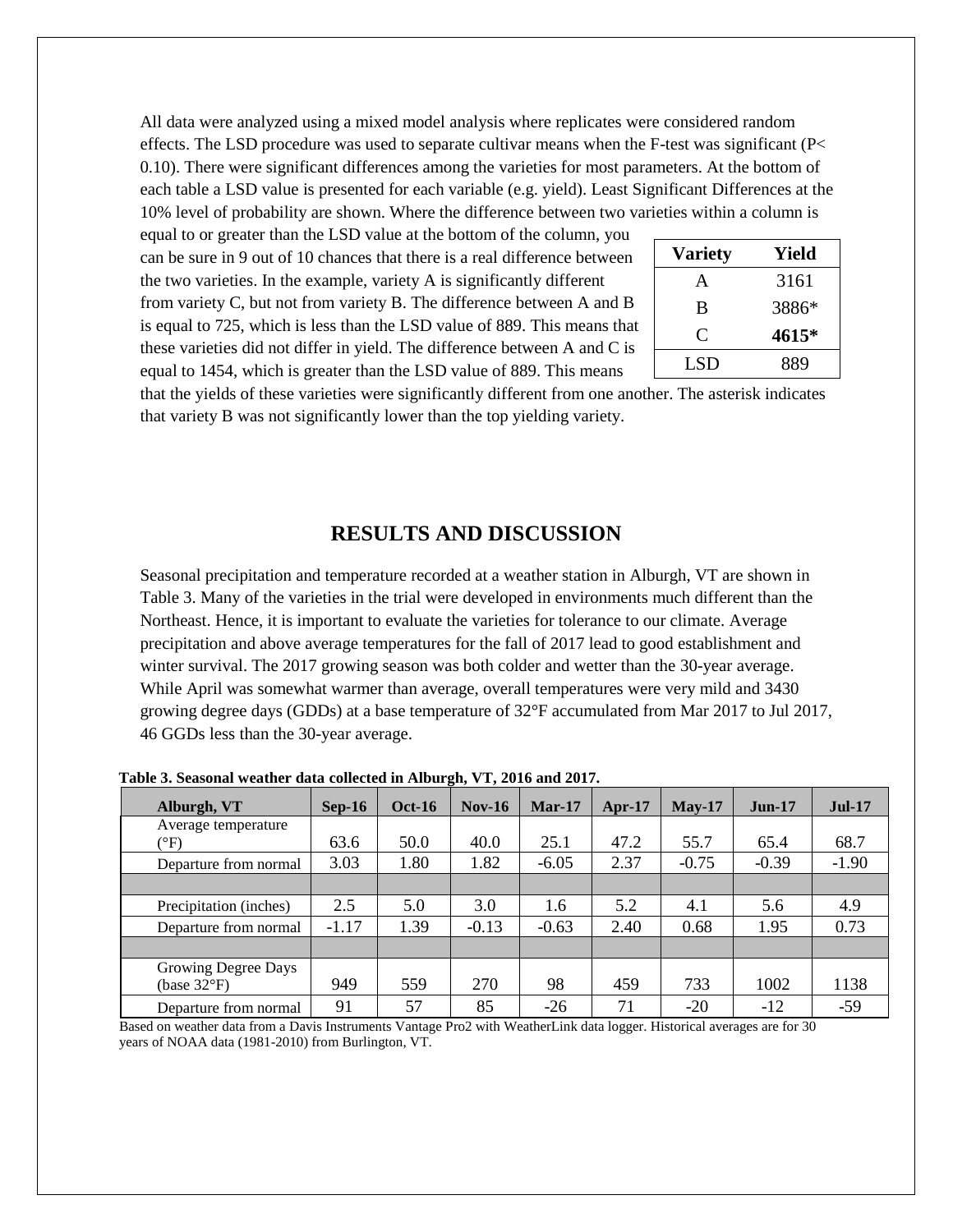Populations, heights, disease and arthropod damage are reported in Table 4. Most varieties exceeded the target plant population of 350 live plants  $m^2$ . Redeemer had the highest population (440 plants m<sup>2</sup>). This was statistically similar to most other varieties, except LSC Chrome, LSC T158, LSC Wizard, and Warthog. In organic systems, taller plants and higher plant populations are generally desired for their ability to shade out competing weeds, although these characteristics may cause the wheat to be more prone to lodging. No lodging was observed in the 2017 winter wheat trial (data not shown). Brome was the tallest wheat variety at 106 cm (41.5 inches) (Table 4). This was statistically similar to Emerson (94.8 cm) and Redeemer (95.6 cm).

| Variety             | Population         | Height<br>@ harvest | Foliar disease  | Arthropod<br>damage |
|---------------------|--------------------|---------------------|-----------------|---------------------|
|                     | m <sup>2</sup>     | cm                  | % leaf affected | % leaf damaged      |
| 10007W              | $\overline{400}^*$ | 80.3                | $7.00*$         | $2.00*$             |
| 112313W             | $429*$             | 87.5                | $5.35*$         | $1.40*$             |
| <b>Brome</b>        | $380*$             | $105.5^*$           | $10.5*$         | 3.90                |
| <b>Byrd</b>         | 420*               | 88.5                | $15.40*$        | $1.45*$             |
| WB-Cedar            | $422*$             | 83.0                | 20.0            | $1.15*$             |
| CM15-0004           | $377*$             | 68.5                | $12.0*$         | $1.75*$             |
| Emerson             | $422*$             | $94.8*$             | 20.1            | $0.80*$             |
| Expedition          | 388*               | 91.9                | 28.6            | $2.20*$             |
| Grainfield          | $395*$             | 77.8                | $4.05*$         | $2.25*$             |
| <b>LSC</b> Chrome   | 348                | 78.8                | $2.70*$         | $1.50*$             |
| <b>LSC</b> Mint     | $396*$             | 89.9                | $13.6*$         | $0.70*$             |
| <b>LSC</b> Pistol   | $364*$             | 76.5                | 29.6            | $2.40*$             |
| <b>LSC T158</b>     | 352                | 79.3                | 19.0            | $1.60*$             |
| <b>LSC</b> Wizard   | 321                | 76.1                | $4.65*$         | $1.00*$             |
| Overland            | $389*$             | 85.1                | $8.25*$         | 3.05                |
| Redeemer            | $440*$             | $95.6*$             | $13.4*$         | $2.25*$             |
| Redfield            | $366*$             | 83.6                | 25.9            | $1.95*$             |
| Sy Sunrise          | $359*$             | 71.5                | 18.0            | $1.05*$             |
| Sy Wolf             | $371*$             | 76.7                | $6.55*$         | $2.10*$             |
| Warthog             | $\overline{352}$   | 85.7                | $3.65*$         | 2.75                |
| Winterhawk          | $373*$             | 89.4                | $9.25*$         | $1.60*$             |
| LSD $(p =$<br>0.10) | 84.1               | 11.5                | 13.4            | 1.75                |
| <b>Trial Mean</b>   | 384                | 84.1                | 13.2            | 1.85                |

**Table 4. Growing season measurements winter wheat varieties in Alburgh, VT, 2017.** 

\*Varieties with an asterisk are not significantly different than the top performer in **bold**.

Five plants in each plot were examined for disease and pest damage, and results are shown in Table 4 as the average percent of each leaf that was affected by either arthropod damage or foliar disease.

The most common arthropods affecting the winter wheat trials were mites and thrips. Mites are very small arthropods that feed on the sap of leaves of wheat and other grain crops. Leaves affected by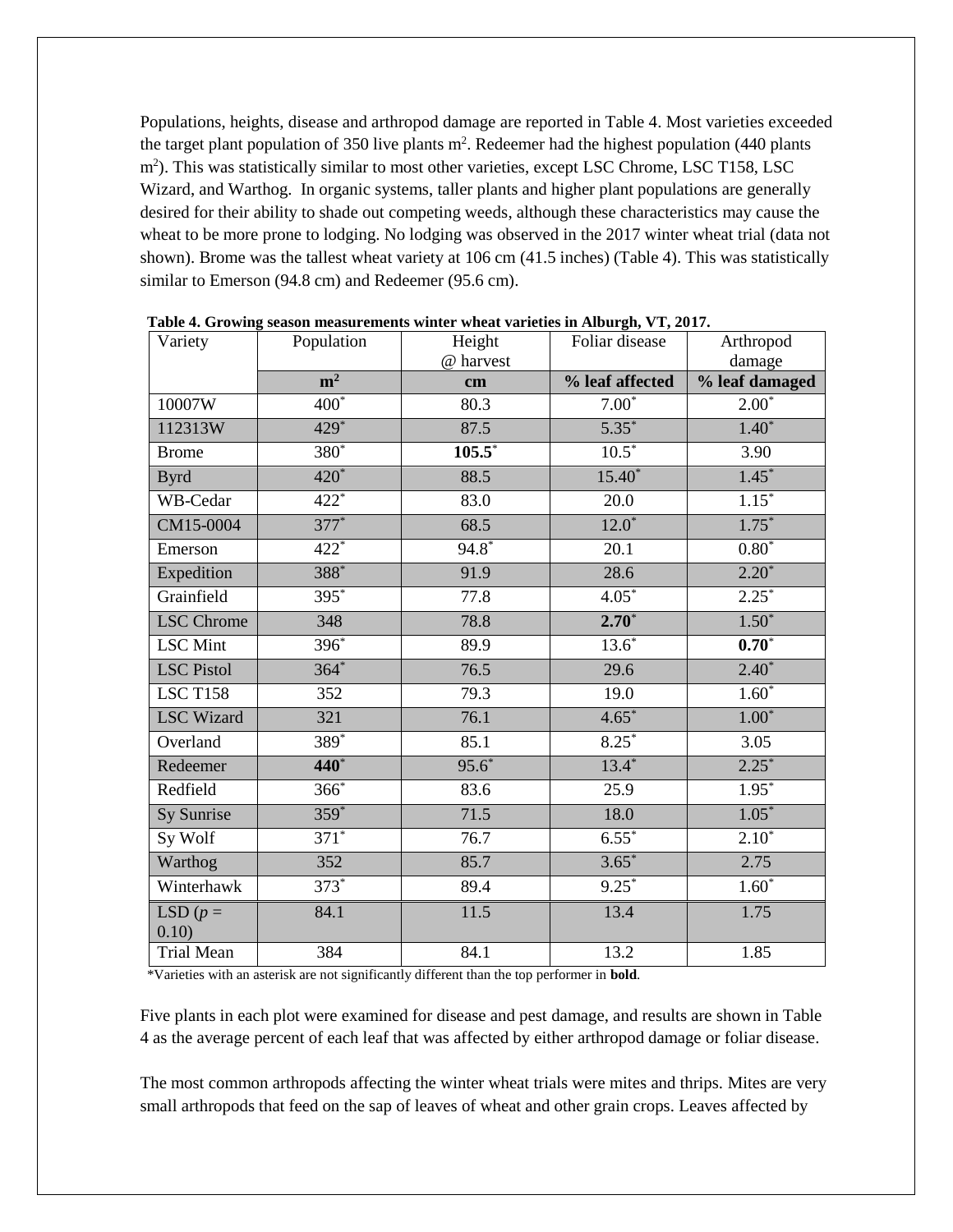mites may appear yellowish or silvery in early stages of infestation and later take on a scorched appearance. Injury caused by mites can result in stunted plants. Some degree of mite damage was observed in all varieties and in most plots. Thrips are small insects with fringed wings that feed on a variety of plants by puncturing the cells and sucking up the contents. Damage caused by thrips includes discoloration and leaf scarring, reduced growth of the plant, and they can also act as a disease vector. Thrips damage was observed in more than half of the winter wheat trial plots. Cereal leaf beetle damage was also observed in some plots. LSC Mint appeared to be the least impacted by arthropod damage, with only 0.7% of leaf surface displaying pest damage. This was statistically similar to the arthropod damage sustained by most of the other varieties, with Brome, Overland and Warthog sustaining more insect damage than other varieties at a statistically significant level.

Several foliar diseases were observed during wheat development, including powdery mildew, leaf rust, stripe rust, and several diseases causing lesions and spotting to the leaf, including septoria and tan spot. Foliar diseases reduce photosynthetic leaf area, use nutrients, and increase respiration and transpiration within colonized host tissues. The diseased plant typically exhibits reduced vigor, growth and seed fill. The earlier occurrence, greater degree of host susceptibility, and longer duration of conditions favorable for disease development will increase the yield loss. LSC Chrome had the least presence of foliar disease, with 2.7% of leaf surface displaying foliar disease. LSC Wizard, Grainfield, and Warthog also had foliar disease on less than 5% of leaf surface. LSC Pistol was the most prone to foliar disease (lesions covering 29.6% of the leaf surface on average). Expedition, Emerson and WB Cedar also had 20% or more of the leaf surface affected by foliar disease. Leaf spots, caused by several bacterial and/or fungal infections, were very prevalent and affected all varieties and more than 80% of plots. Powdery mildew (caused by the fungus *Erysiphe graminis f. sp. Tritici*) was present in 29% of plots. Some varieties were not infected by powdery mildew: Cedar, Overland, Warthog, and Winterhawk. LSC Mint had the highest level of powdery mildew infection, with all plants sampled infected, although yield did not seem adversely impacted. Leaf rust and stripe rust were both present in the winter wheat trial, with leaf rust affecting 18% of plants sampled and stripe rust affecting 7% of plants sampled.

Loose smut was observed in all plots of Cedar wheat but in no other winter wheat varieties. Loose smut in wheat is caused by *Ustilago tritici* and can destroy large portions of grain crops. Loose smut replaces [grain heads](https://en.wikipedia.org/wiki/Head_(botany)) with masses of [spores](https://en.wikipedia.org/wiki/Spore) (smut) which infect the open flowers of healthy plants and grow into the seed. Seeds appear healthy and only when they reach maturity the following season is it clear that they were infected.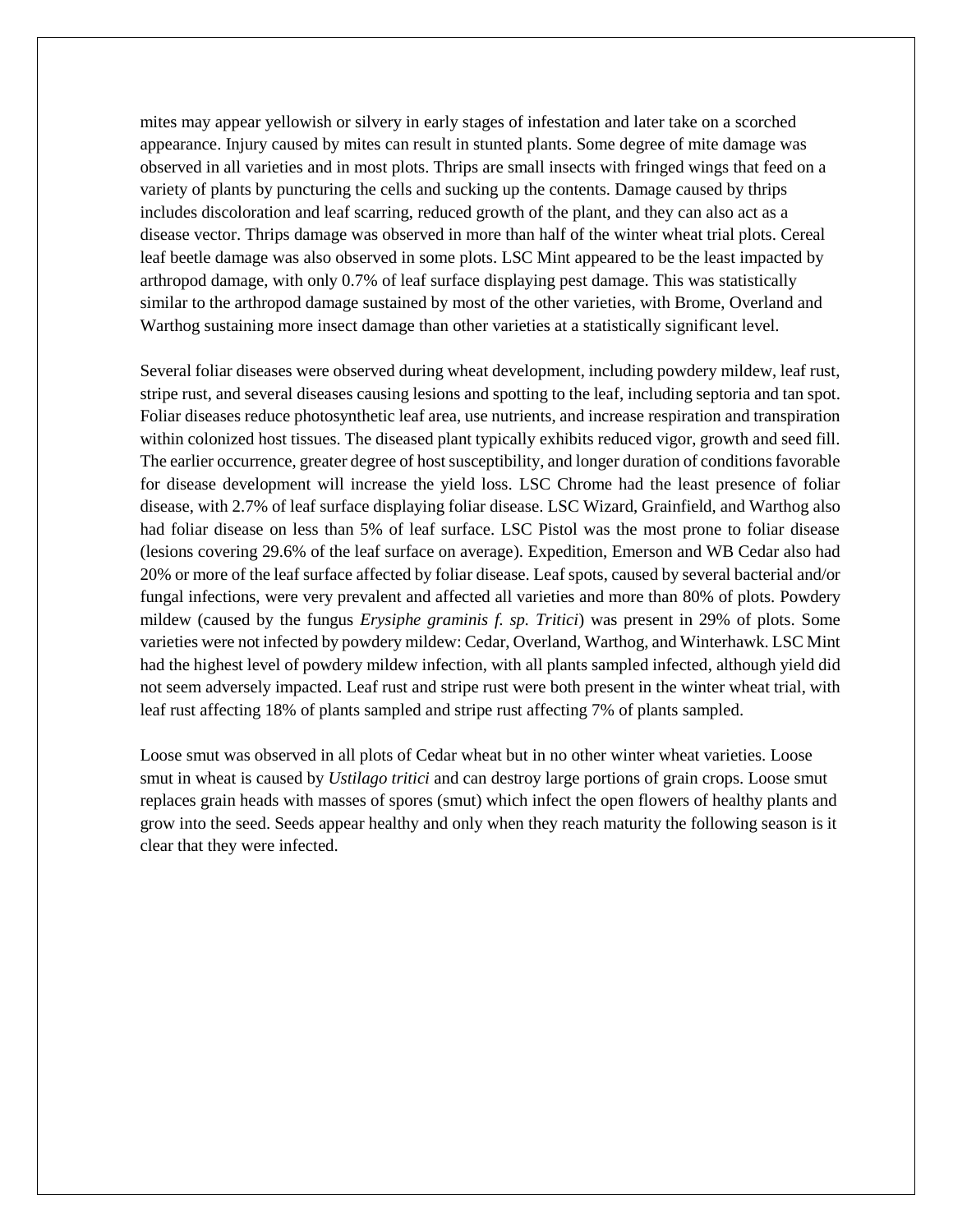| Variety           | Yield @<br>13.5%<br>moisture | Moisture | <b>Test</b><br>weight  | Crude<br>protein<br>@ 12%<br>moisture | Falling<br>number | <b>DON</b> |
|-------------------|------------------------------|----------|------------------------|---------------------------------------|-------------------|------------|
|                   | $lbs$ $ac^{-1}$              | $\%$     | $lbs$ bu <sup>-1</sup> | $\%$                                  | seconds           | ppm        |
| 10007W            | 2826                         | 18.1     | $55.9*$                | 10.3                                  | 303               | $0.85*$    |
| 112313W           | 3057*                        | 17.7     | 53.2                   | 10.8                                  | 319               | $0.30*$    |
| <b>Brome</b>      | 3503*                        | 19.8     | 52.0                   | 11.9                                  | 317               | 2.70       |
| <b>Byrd</b>       | 3682*                        | $16.6*$  | $56.1*$                | 11.5                                  | 303               | 1.55       |
| WB-Cedar          | 3440*                        | 17.8     | 54.8                   | 11.2                                  | 359               | 1.33       |
| CM15-0004         | 1341                         | 18.1     | 52.1                   | $14.1*$                               | 324               | 3.98       |
| Emerson           | 3597*                        | 18.3     | 55.3                   | 12.6                                  | 331               | $0.28*$    |
| Expedition        | 3088*                        | $17.2^*$ | $56.8*$                | 11.7                                  | 271               | 1.60       |
| Grainfield        | 2707                         | 17.5     | $56.2*$                | 12.2                                  | 346               | 1.58       |
| <b>LSC</b> Chrome | 3432*                        | 18.0     | $56.9*$                | 11.7                                  | 376*              | 1.93       |
| <b>LSC</b> Mint   | 3901*                        | $17.3*$  | $56.1*$                | 11.7                                  | 330               | 2.78       |
| <b>LSC</b> Pistol | 2953                         | $17.2*$  | 53.8                   | 11.3                                  | 264               | 1.70       |
| <b>LSC T158</b>   | 2979                         | $17.0*$  | $56.2^*$               | 11.7                                  | 314               | 1.25       |
| <b>LSC Wizard</b> | 3270*                        | $17.3*$  | 55.3                   | 12.0                                  | 330               | 2.78       |
| Overland          | 3519*                        | 17.9     | $56.1*$                | 11.9                                  | 320               | 1.93       |
| Redeemer          | 3504*                        | 17.5     | $56.1*$                | $15.0*$                               | 397*              | $0.84*$    |
| Redfield          | 3708*                        | 17.5     | 54.9                   | 12.3                                  | 339               | 3.08       |
| Sy Sunrise        | 2790                         | 17.6     | 54.2                   | 12.4                                  | 348               | 3.43       |
| Sy Wolf           | 2483                         | 19.4     | 54.0                   | 12.6                                  | 257               | 2.23       |
| Warthog           | 2582                         | 18.4     | 55.1                   | 12.0                                  | 399 <sup>*</sup>  | 2.10       |
| Winterhawk        | 3229*                        | 18.6     | $55.4*$                | 12.2                                  | 336               | 2.03       |
| LSD $(p = 0.10)$  | 874                          | 0.73     | 1.55                   | 1.36                                  | 37.1              | 0.89       |
| <b>Trial Mean</b> | 3130                         | 17.8     | 55.0                   | 12.0                                  | 328               | 1.85       |

**Table 5. Yield and quality of winter wheat varieties, Alburgh, VT, 2017.**

\*Varieties with an asterisk are not significantly different than the top performer in **bold**. NS – No significant difference amongst varieties.

Winter wheat heirloom varieties had an average yield of 3130 lbs ac<sup>-1</sup> (Table 5). The top yielding variety was LSC Mint, at 3901 lbs ac<sup>-1</sup>. This was statistically similar to the varieties 112312W, Brome, Byrd, Cedar, Emerson, Expedition, LSC Chrome, LSC Pistol, LSC Wizard, Overland, Reedemer, Redfield, and Winterhawk which all yielded over 3000 lbs ac<sup>-1</sup>.

Harvest moisture below 16% is desirable for growers for grain storage. Wheat above this moisture content has to be dried down postharvest at additional time and cost to farmers. The wet season and high humidity at harvest time resulted in relatively high moisture content in the wheat harvest and all varieties had to be dried down for storage.

Test weight is the measure of grain density. It is determined by weighing a known volume of grain. Generally, the heavier the wheat is per bushel, the higher baking quality. LSC Chrome had the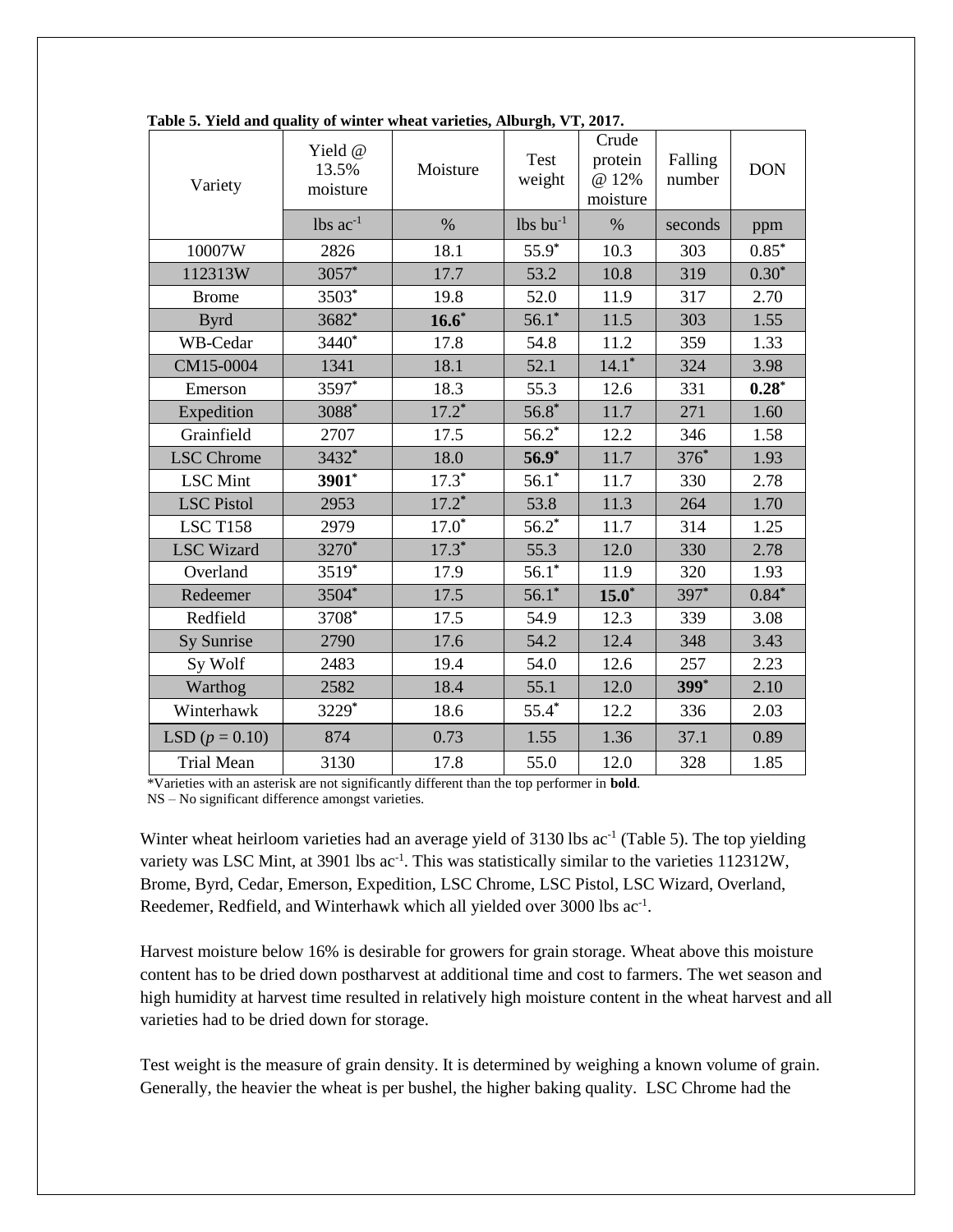

highest test weight at 56.9 lbs bu<sup>-1</sup>. The varieties Byrd, Expedition, Grainfield, LSC Mint, and Redeemer also had test weight within the industry standard of 56-60 lbs bu<sup>-1</sup>.

**Figure 1. Yield and crude protein of winter wheat varieties, Alburgh, VT, 2017.**  *For yield, varieties with the same letter are not significantly different from one another.*

Only two winter wheat varieties, Redeemer and CM15-0004, had crude protein levels above the industry minimum of 14%. There is often an inverse relationship seen between yield and protein, and this was somewhat true of the winter wheat varieties assessed in 2017, with higher yielding varieties tending to have lower crude protein (Figure 1). One notable exception was the variety Redeemer, which was statistically similar to the top performing varieties for both yield and crude protein. Falling numbers for all varieties were above 200 seconds, indicating sound quality wheat. Four varieties (10007W, 112313W, Emerson and Redeemer) had DON levels below the FDA threshold of 1 ppm which is considered safe for human consumption (Table 5). All other varieties exceeded the 1 ppm threshold.